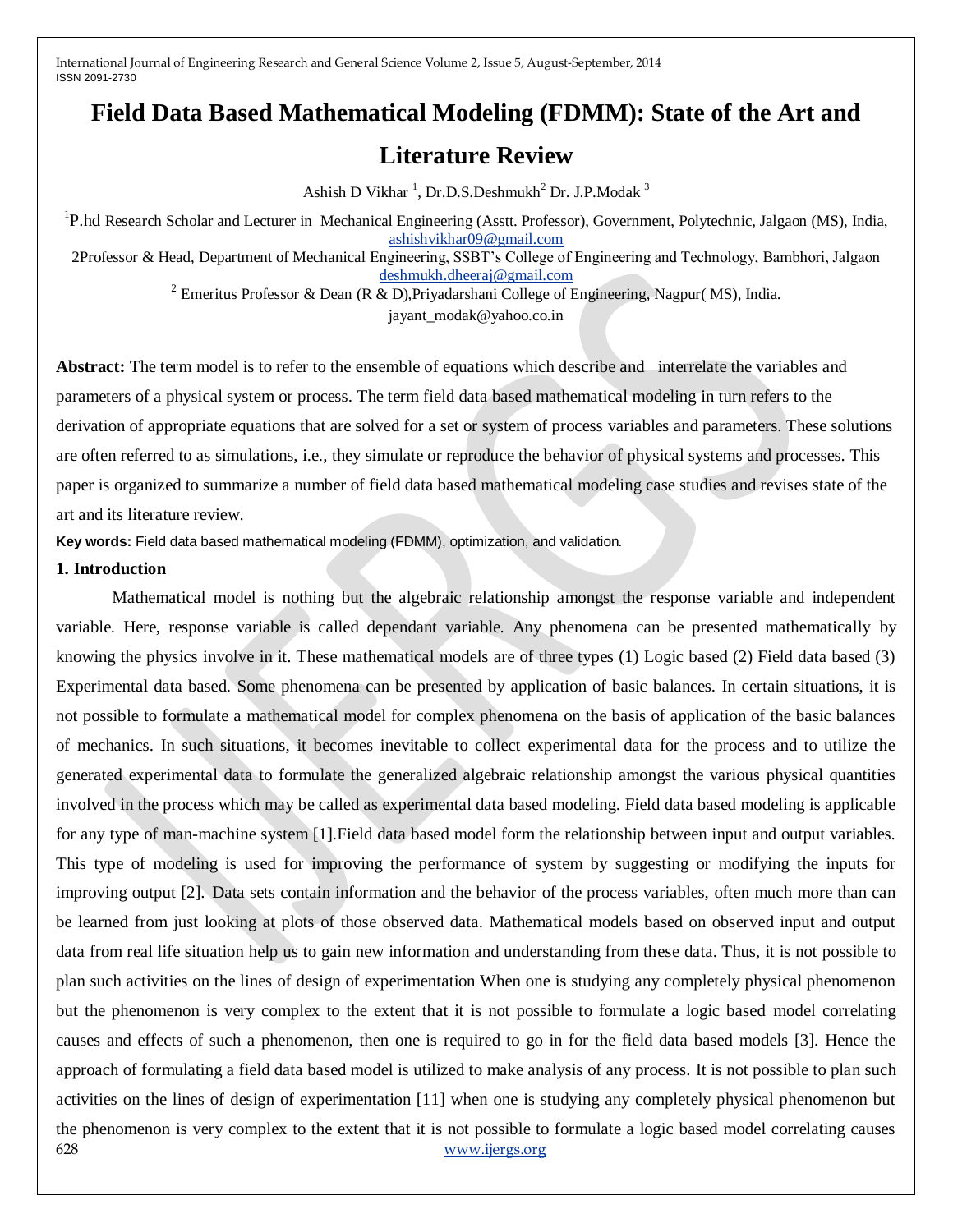and effects of such a phenomenon then one is required to go in for the field data based models [4] [5].In such a situation the various steps involved in formulating model for such a complex phenomenon is same as follows [4] Identify the Causes and Effects performing qualitative analysis of physics of such a phenomenon. Establish dimensional equation for such a phenomenon. Once a dimensional equation is formed, it is a confirmation that all involved physical quantities are considered. Then perform Test Planning which involves deciding Test Envelope, Test Points, Test Sequence. Test Envelop: - To decide range of variation of an individual independent term. Test Points:- To decide and specify values of independent  $\pi$  terms at which experimental setup be set during experimentation. Test Sequence:  $\overline{\phantom{a}}$  To decide the sequence in which the test points be set during experimentation. Plan of Experimentation: Whether to adopt Classical Plan or Factorial Plan. Physical Design of an Experimental Setup: Here it is necessary to work out physical design of an experimental setup including deciding specifications and procuring instrumentation, subsequently it is necessary to fabricate the set up. Next step would be to execute experimentation as per test planning and gather data regarding causes (Inputs) and effects (Responses). Next step is to purify the gathered data using statistical method and finally to establish the relationship between outputs (effects) and inputs (causes) using various graph papers called field data based mathematical model.

# **1. Formulation of FDBM Model**

# **1.1 Study of the present method**

Study the present method or process and enumerate problems with an existing system. Collect data on system specifications, input variables, as well as performance of the existing system. Identify sources of randomness in the system, i.e., the stochastic input variables. Select an appropriate input probability distribution for each stochastic input variable and estimate corresponding parameters.

#### **1.2 Identification of Independent and Dependent variables:**

This step involves identification of the Causes and Effects by performing qualitative analysis of physics of such a phenomenon. Causes or independent variables and Extraneous Variables: These are other parameters, which could not identified, as inputs would be considered as extraneous variables such as loss of human energy by other means, effect of enthusiasm and motivations in workers performing the activity.

#### **1.3 Reduction of independent variables adopting dimensional analysis:** T

This step involves establishing dimensional equation for such a phenomenon. Once a dimensional equation is formed, it is a confirmatory face that all involved physical quantities are considered. Getting dimensionless input quantities through physical quantities, these are the causes (or Inputs). According to Theories of Engineering experimentation by H. Schenck Jr., Chapter 4 [10], "The choice of Primary Dimensions". Most systems require at least three primaries, but the analyst is free to choose any reasonable set he wishes, the only requirement being that the variables must be expressible in his system. In this research all the variables are expressed in mass (M), length (L), time(T) hence M, L, and T are chosen for the dimensional analysis. The process variables, their symbols and dimensions are listed in M, L and T form are the symbols for the mass, length and time respectively.

**1.4 Selection of mathematical approach and development of model:**

629 [www.ijergs.org](http://www.ijergs.org/)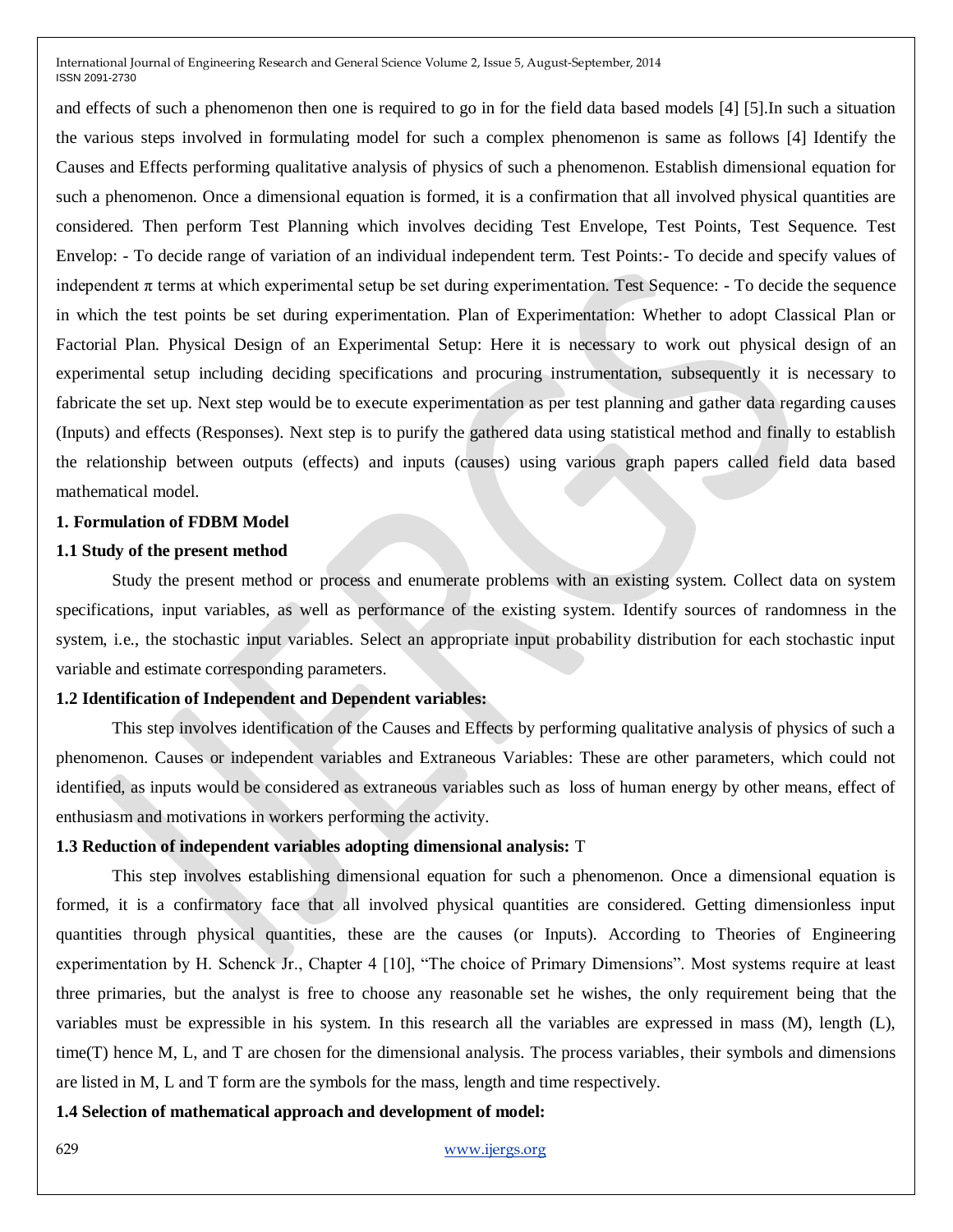The mathematical relation between inputs and outputs could be of any form may be polynomial, exponential or log linear. The Buckingham theorem [8] found suitable for developing the model. As it states that if the inputs and outputs represented in dimensionless pie terms by dimensional analysis then they can be represented by eqn. (1)

$$
Y = K x Aa x Bb x Cc x Dd x Ee \dots (1)
$$

Moreover, the controls over the variables are not affected.

# **1.5 Combining of variables in pie terms**

The obtained independent variables can be utilized only after modifying or converting into standard dimensionless form. The various parameters recorded were converted into desired form i.e. the dimensionless pie terms. A, B, C, D, E are the final independent pie terms representing workers data, environmental data, tools data, workstation data and materials data and the response variable Y. This dimensionless statement (1), transformed into linear relationship using log operation. The log linear relationship so obtained is easy to understand and does not damage any facets of original relationship. For determining the indices of the relation between output and inputs, we use multiple regressions and Matlab software, thus the models for Y obtained.

#### **2. Literature review**

The work done in the area of field data based mathematical modeling is as under.

#### **2.1 Field data based model Scheffler reflector**

Rupesh Patil, Gajanan K. Awari and Mahendra P. Singh [7], discussed about work carried out on the Scheffler reflector. It has been focused about having scope for experimental data based modeling to establish relationship in different variables of Scheffler reflector. Scheffler reflector is studied with a typical experimental plan of simultaneous variation of independent variables. Experimental response data is analysed by formulating dimensional equations and validated by using neural network analysis.

#### **2.2 Optimization of passenger car's scheduled service process.**

K.S. Dixit, J.P. Modak, M. P. Singh [6], explained an approach to formulate Field Data Based Model (FDBM) for optimization of passenger car's scheduled service process. In view of the sustainably increasing competition in the automobile sector, different automobile companies are taking great efforts to improve their after sales service. One of the most important aspects of after sales service is the scheduled servicing of a vehicle. The scheduled servicing offers certain advantages, such as preplanning (ordering spares, costs are distributed more evenly, no initial costs for instruments for supervision of equipment) and avoiding inconvenience. However, often the delays during these scheduled servicing negates the advantages offered. Hence, generated a reliable and valid approach such as Field data based mathematical modeling and its optimization of Scheduled Servicing Functions of automobiles in general and Passenger Cars in particular.

#### **2.3 Field data based model for turning process**

Mangesh R. Phate, Chetan K.Mahajan, Mangesh L.Mote, Bharat V.Patil, Harshal G.Patil [3], shown the clear idea about the detailed methodology of mathematical model formulation for the surface roughness, tool temperature, and machine vibration and operator pulse rate during the turning process. It helps to develop an accurate and reliable model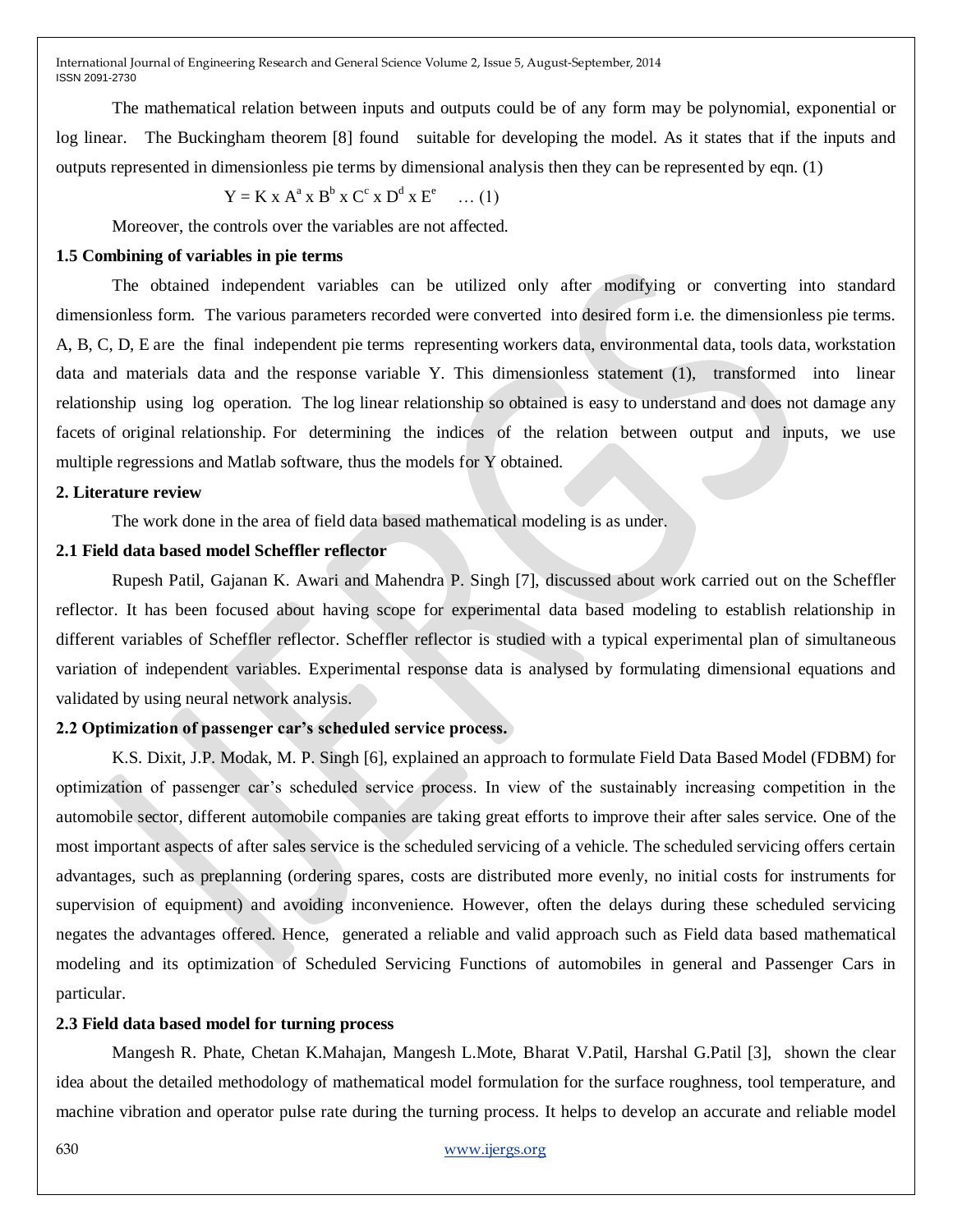for predicting and optimizing the critical process parameters which affects the quality, productivity and the safety of the operator during a step turning process. This work represents the detailed about the formulation of field data based model to analyze the impact of various machining field parameters on the machining of Aluminum 6063, S.S304, BRASS, EN1A, EN8.In Indian scenario where majority of total machining operation are still executed manually which needs to be focused and develop a mathematical relation which simulate the real input and output data directly from the machining field where the work is actually being executed. The findings indicate that the topic understudy is of great importance as no such approach of field data based mathematical simulation is adopted for the formulation of mathematical model.

#### **2.4 Framework of reinforced concrete structure using field data based mathematical modeling**

Satya Prakash Mishra, Parbat D.K [8], carried out the sensitivity analysis of manual formwork activity of Reinforced concrete structures and applied field data based mathematical approach (FDMM). They demonstrated sensitivity analysis is used to analyze how sensitive a system response with respect to change in key input parameters of construction phenomenon.

#### **2.5 Field data based model foe manual stirrup making activity**

S.R.Ikhar, Dr.A.V.Vanalkar, Dr.J.P.Modak [9], made the detailed study of present manual stirrup making activity which indicates that the process suffers from various draw back like lack of accuracy, low production rate and resulting in to severe fatigue in the operator. Stirrup or lateral tie is one of the essential element of reinforce cement concrete in civil construction. These stirrups are used for strengthening columns and beams, avoiding buckling of long slender column and avoiding sagging of horizontal beam. The construction operator not only subjects his hands to hours of repetitive motion but also some times suffers internal injury to his body organ that is disorder carpel tunnel syndrome. In order to remove above draw backs authors have determine an appropriate sample size for the activity and formulated various field data based mathematical models (FDMM) such as multivariable linear model, polynomial model, exponential model, logarithmic model, on the basis of gathered field data by applying theories of experimentation. The formulated model can use to optimize the human energy of worker, production rates and inaccuracy of stirrups.

#### **2.6 Formulation of generalized field data based model for the process of tractor axle assembly of an enterprise**

Manish Bhadke, Dr.K.S.Zakiuddin [2], described an approach for formulation of generalized field data based model for the process of tractor axle assembly of an enterprise. The Tractor axle assembly process is considered for study which is a complex phenomenon. The aim of field data based modeling for axle assembly process is to improve the performance of system by correcting or modifying the inputs for improving output. The reduction of human energy expenditure while performing axle assembly is main objective behind study. Reduced human energy consumption will increase overall productivity of assembly process. The work identifies major ergonomics parameters and other workstation related parameters which will affect the productivity of axle assembly process. The identified parameters are raw material dimensions, workstation dimensions, energy expenditure of workers, anthropometric data of the workers and working conditions. Working conditions include humidity of air, atmospheric temperature, noise level, intensity of light etc. at workstation which influence the productivity of assembly operation. Out of all the variables identified, dependant and independent variables of the axle manufacturing system are identified. The no of variables involved were large so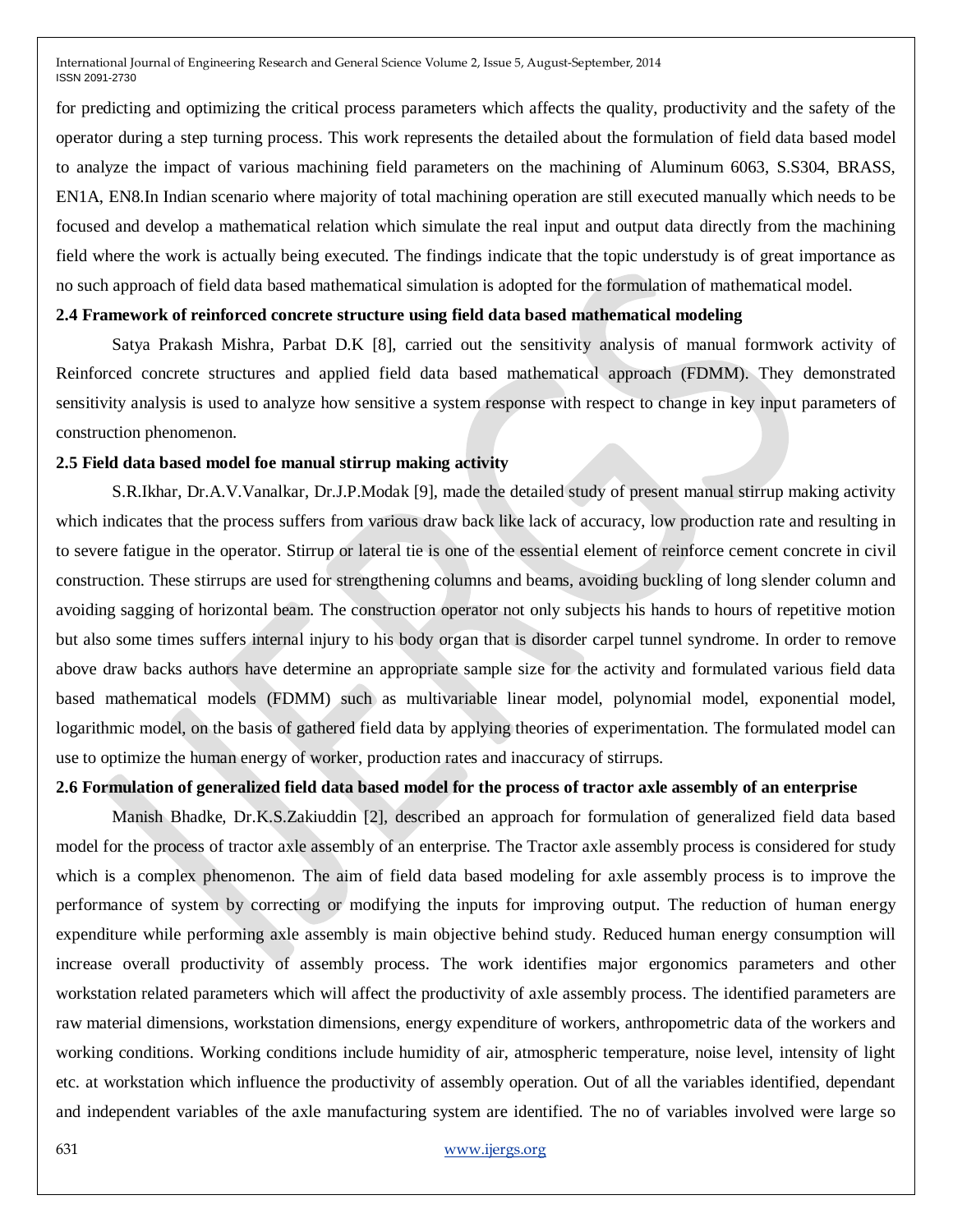they are reduced using dimensional analysis into few dimensionless pi terms. Buckingham pi theorem is used to establish dimensional equations to exhibit relationships between dependent terms and independent terms. A mathematical relationship is established between output parameters and input. The mathematical relationship exhibit that which input variables is to be maximized or minimized to optimize output variables. Once model is formulated it is optimized using the optimization technique. Sensitivity analysis is a tool which can be used to find out the effect of input variables on output variables. Simultaneously it would be interesting to know influence of one parameter over the other. The model will be useful for an entrepreneur of an industry to select optimized inputs so as to get targeted responses.

#### **2.7 Prediction of unbalance effect of on journal bearing through field data based mathematical model.**

Vijaykumar.S.Shende, Prerna.S.Borkar [16], presented works on a possible approach which provides the prediction of unbalance through mathematical model and the effect of unbalance on journal bearing. Now a day's vibration based condition monitoring technique is widely used in several core companies. These companies are like - Cement Companies, Thermal Power Stations, Rolling Mills etc. This technique prevents excessive failure of the machine component. Hence in such a company's special departments are there, which handles the problem related to the health of machine. Sometimes, maintenance department of the company has this responsibility. There are so many process machines used in the industries. Amongst such a machine some machines have rotor system. Even in some machine the journal bearings bear the load of different rotor.

#### **2.8 Formulation of Field Data Based Model (FDBM) for any Man Machine System**

O.S.Bihade, S.S.Kulkarni, J.P.Modak, K.S.Zakiuddin [5], discussed the approach to formulate Field Data Based Model (FDBM) for any Man Machine System of construction activity. Man-Machine System means an activity occurring with the involvement of a human operator either a male and or a female with the help of some tools used to interact with the material. The common building materials used in various activities are bricks, cement, coarse aggregate, fine aggregate, water, mild steel bars, timber, marble, granite, glass etc. The construction methods are being practiced over several decades. No investigation has been made as regards appropriate use of the posture, parameters of tools and construction materials for every construction activity. It is therefore felt necessary to ascertain the scope of improvement in the method of performing a construction activity. It is necessary to form such a Field Data Based Model for deciding strengths and weaknesses of the traditional method of performing any construction activity. Once the weaknesses are known, the corrective action can be decided. Specific application of Civil Engineering activities is treated. The investigation reports "Field Data Based Modeling" of some of the construction activities.

#### **2.9 Fall in liquor revenue in terms of various causes by applying field data based mathematical modeling**

Satish Chaturvedi, Shubha Johri, J.P. Modak [10], described that before getting independence of INDIA from British regime, large number of Leaders of India was required to take strong agitation against British Government for getting freedom. One of the prominent leaders was Mr. M. K. Gandhi. During the period 1920 to 1942 in Central Provinces and Berar specifically pertaining to the period June 1930 to September 1930, strong agitations took place towards reducing income to Government by way of reducing liquor consumption. Several events took place towards this objective. Based on the facts, the attempt is made in this paper to present the entire agitation as one social phenomenon in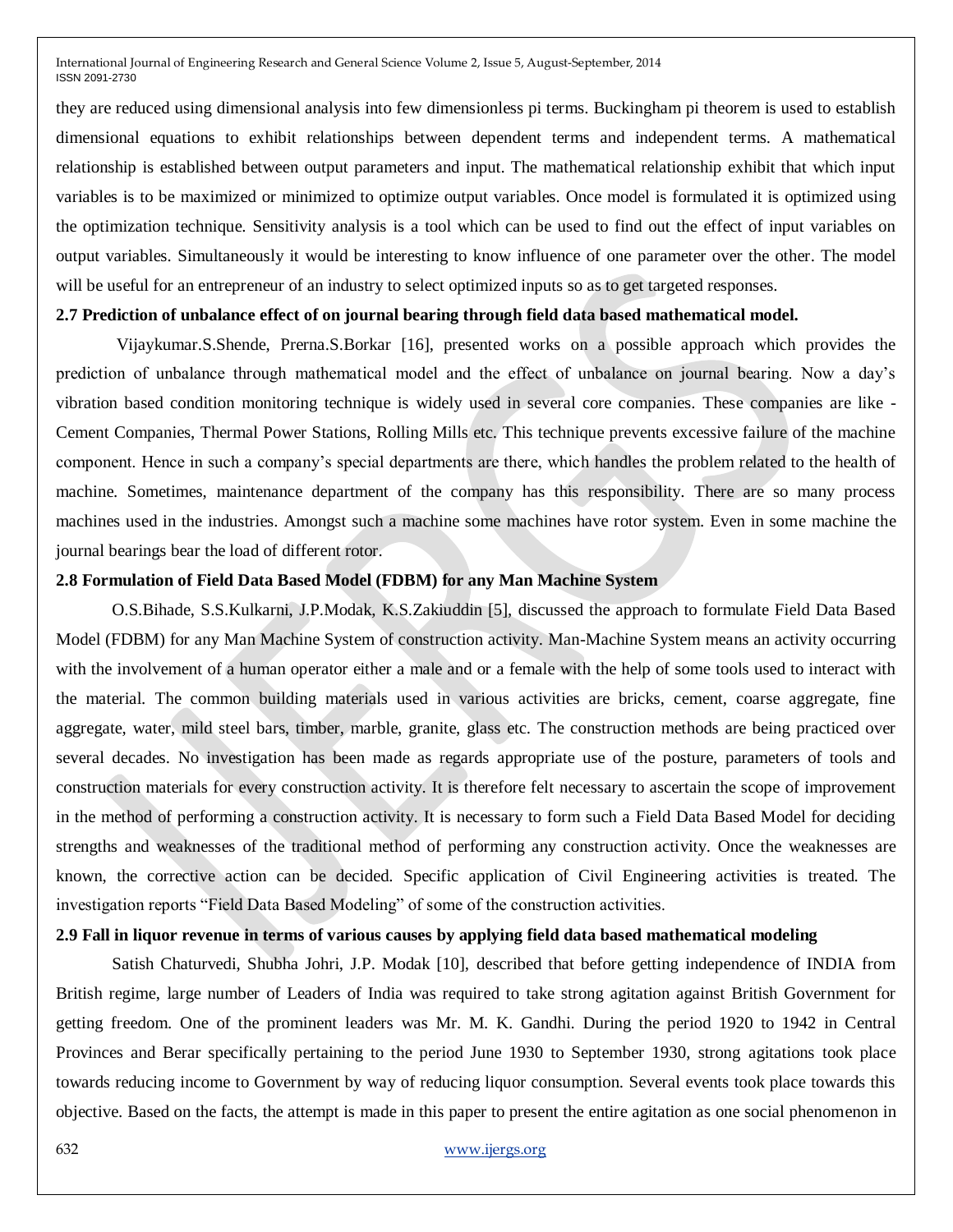the form of a Field data based Mathematical Model correlating the fall in liquor revenue in terms of various causes responsible for this fall in revenue. It is only through the Mathematical Model that it is possible to get quantitative idea of intensity of interaction of causes on effects of any phenomena may be it be scientific or socio-economic or of any other type. Particularly the approach of Field Data Based Model [11] is applicable in such a situation as this is a Field Phenomena. Such models serve as most reliable tools to plan future such activities. This could be known as a process of PROGNOSIS.

#### **2.10 Application of field data based modeling in corrugated box production process**

Sachin G Mahakalkar, Dr.Vivek H Tatwawadi, Jayant P Giri, Dr. J. P. Modak [12], presented that Response surface methodology (RSM) is a statistical method useful in the modeling and analysis of problems in which the response variable receives the influence of several independent variables, in order to determine which are the conditions under which should operate these variables to optimize a corrugated box production process (similar to field data based mathematical modeling). The purpose of this research is to create response surface models through regression on experimental data which has been reduced using DA to obtain optimal processing conditions. Studies carried out for corrugated sheet box manufacturing industries having man machine system revealed the contribution of many independent parameters on cycle time. The independent parameters include anthropometric data of workers, personal data, machine specification, workplace parameters, product specification, environmental conditions and mechanical properties of corrugated sheet. Their effect on response parameter cycle time is totally unknown. The developed model was simulated and optimized with the aid of MATLAB R2011a and the computed value for cycle time is obtained and compared with experimental value.

#### **2.11 Modeling and simulation of human powered flywheel motor by field data based modeling**

As per geographical survey of India, A. R. Lende, J. P. Modak [13]**,** observed that about 65% of human population is living in rural areas where urban resources like electricity, employment accessibility, etc are very deprived. The country is still combating with fundamental needs of every individual. The country with immense population living in villages ought to have research in the areas which focuses and utilizes the available human power. Some Authors related to this work had already developed a pedal operated human powered flywheel motor (HPFM) as an energy source for process units. The various process units tried so far are mostly rural based such as brick making machine (both rectangular and keyed cross sectioned), Low head water lifting, Wood turning, Wood strips cutting, electricity generation etc. This machine system comprises three sub systems namely (i) HPFM (ii) Torsionally Flexible Clutch (TFC) (iii) A Process Unit. Because of utilization of human power as a source of energy, the process units have to face energy fluctuation during its supply. To evaporate this rise and fall effect of the energy, the concept of use of HPFM was introduced. During its operation it had been observed that the productivity has great affection toward the rider and producing enormous effect on quality and quantity of the product. This document takes a step ahead towards the development of a controller which will reduce system differences in the productivity. A. R. Lende, J. P. Modak contributes in development of optimal model through artificial neural network which enables to predict experimental results accurately for seen and unseen data. The paper evaluates ANN modeling technique on HPFM by alteration of various training parameters and selection of most

#### 633 [www.ijergs.org](http://www.ijergs.org/)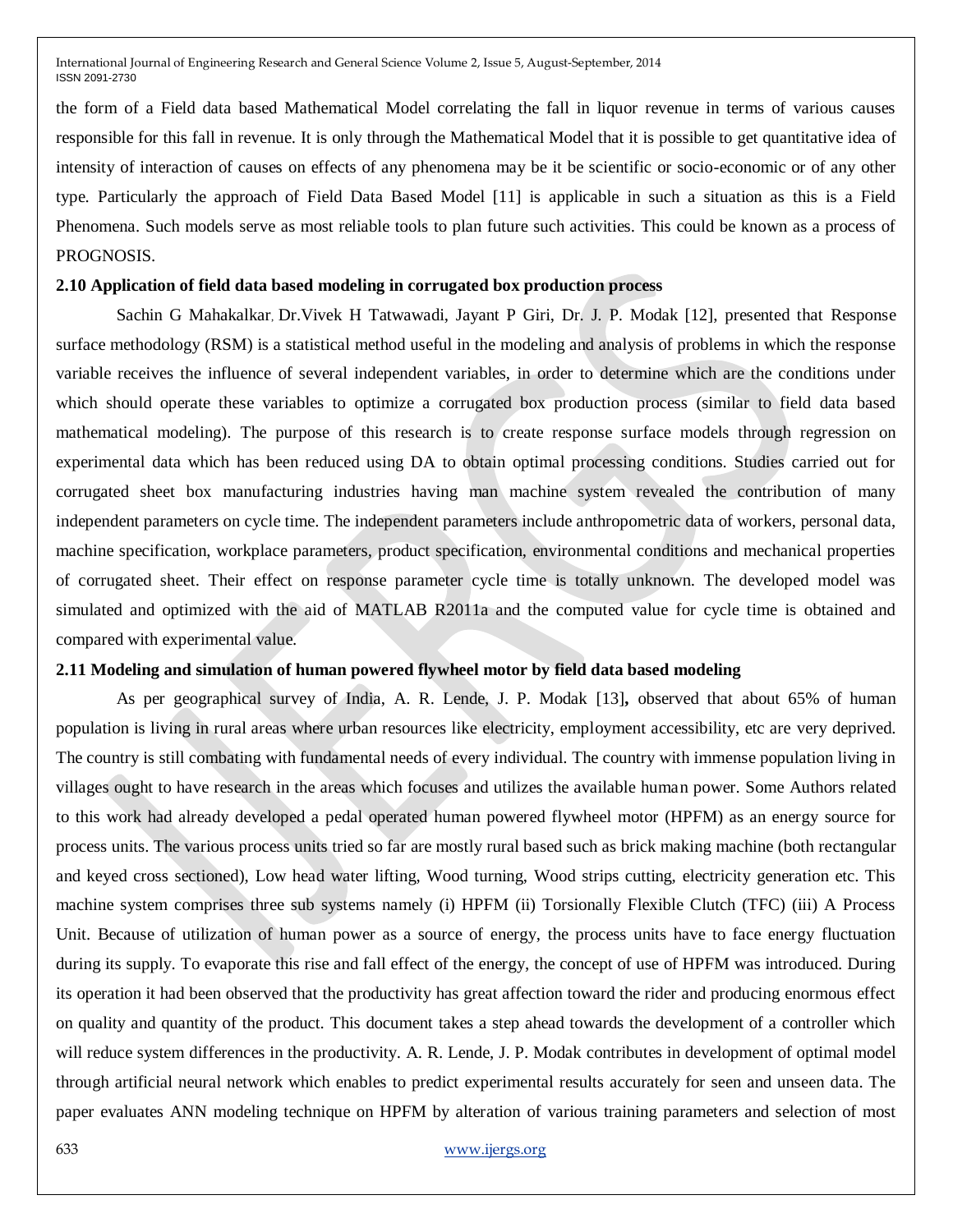excellent value of that parameter. The field data based mathematical model developed which then could be utilized in design of a physical controller.

# **2. 12 Formulation of a Field Data Based Model for a Surface Roughness**

Mangesh R.Phate, Dr. V.H.Tatwawadi [14], focused on new approach of model formulation using response surface methodology (RSM) in the convectional turning (CT) of ferrous and nonferrous material. The data was collected from the actual field where the actual work is carried out. Random plan of experimentation based on the industry interests were considered for the data collection. The various independent parameters considered in this research are operator data, tool data, work piece data, cutting process parameters, machine data and the environmental parameters while the dependent parameter is surface quality achieved during the convectional turning process. The surface quality is measured in terms of surface roughness of the finished product.

# **3. Summary of the work done in Field Data based Mathematical Modeling**

Key findings of different authors in field data based mathematical modeling are summarized in the following table.

| Sr.No          | <b>Authors and Years</b> | Title of the research Work         | <b>Key Findings</b>                              |
|----------------|--------------------------|------------------------------------|--------------------------------------------------|
| 1              | Rupesh Patil,            | <b>Formulation of Mathematical</b> | This study has developed dimensionless           |
|                | Gajanan K. Awari,        | Model and Neural Network           | correlations for analyzing the performance       |
|                | Mahendra<br>P.<br>Singh. | Analysis of Scheffler              | Scheffler<br>Dimensional<br>of<br>reflector.     |
|                | (2011).                  | Reflector                          | analysis<br>shows<br>that generated water        |
|                |                          |                                    | temperature is determined primarily by           |
|                |                          |                                    | ratio of product of wind speed and time of       |
|                |                          |                                    | operation to Dish size. The models have          |
|                |                          |                                    | been formulated mathematically for the           |
|                |                          |                                    | conditions.<br>After<br>training<br>local<br>the |
|                |                          |                                    | Artificial Neural Network it is found that       |
|                |                          |                                    | every case of experimental results are in        |
|                |                          |                                    | good agreement with the predicted values         |
|                |                          |                                    | obtained by ANN. From the results it is          |
|                |                          |                                    | seen that the mathematical models can be         |
|                |                          |                                    | successfully used for the computation of         |
|                |                          |                                    | dependent terms for a given set of               |
|                |                          |                                    | independent terms.                               |
| $\overline{2}$ | Satish Chaturvedi,       | Formulation                        | Based on the numerical data established          |
|                | Shubha Johri,            | of Mathematical Model              | and applying the methodology of model            |
|                | J.P. Modak.              | of Picketing of Liquor Shops       | formulation, the mathematical model for          |
|                | (2013)                   | and Warehouses                     | falling liquor sell is formulated. The value     |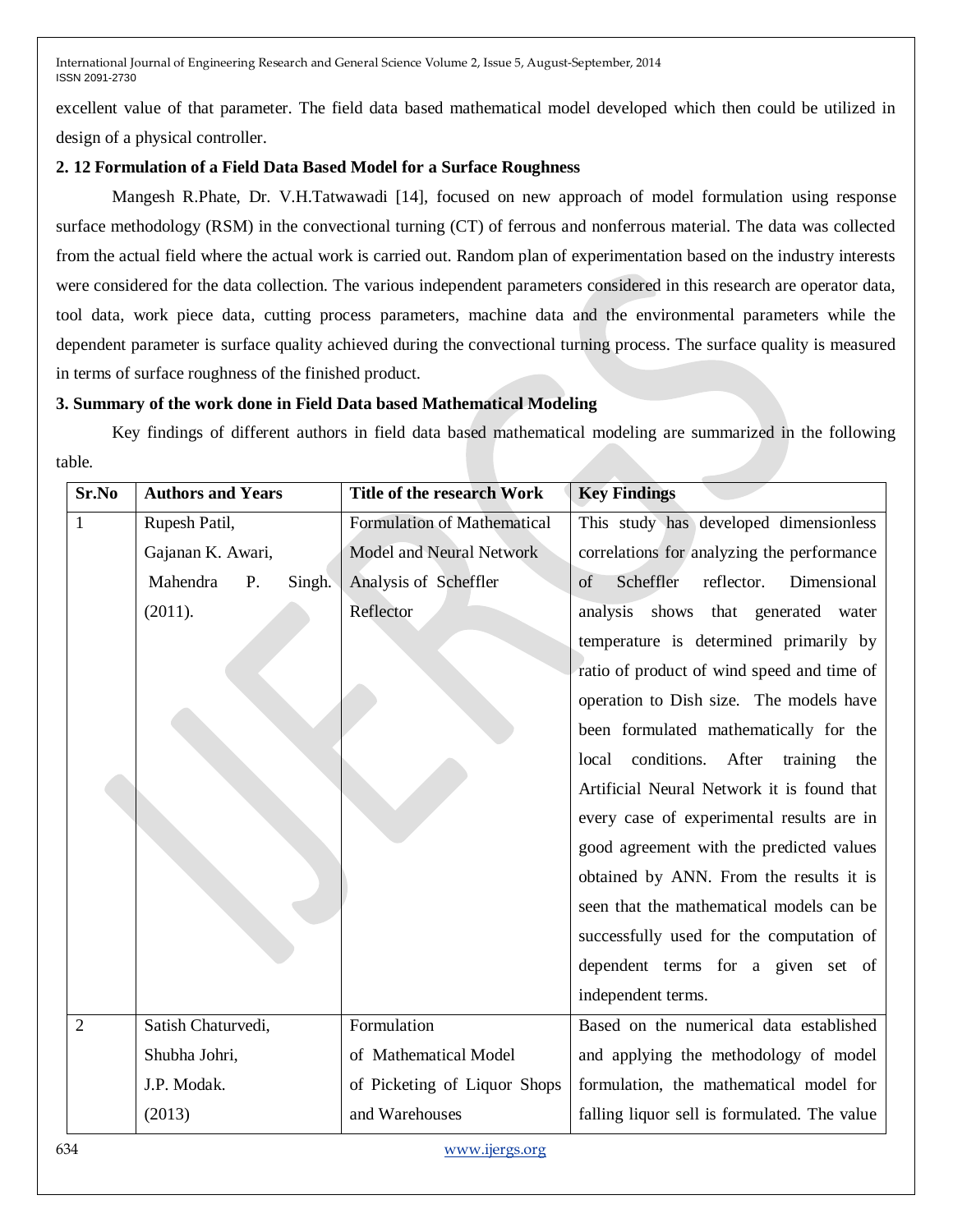|                |                             |                                                                                                                                | of curve fitting constant in this model is         |
|----------------|-----------------------------|--------------------------------------------------------------------------------------------------------------------------------|----------------------------------------------------|
|                |                             |                                                                                                                                | 54.5. This collectively represents the             |
|                |                             |                                                                                                                                | effect of<br>combined<br>all<br>extraneous         |
|                |                             |                                                                                                                                | variables.                                         |
| 3              | K.S. Dixit, J.P. Modak,     | Optimization of scheduled                                                                                                      | A generalized field data based model was           |
|                | M. P. Singh.                | functions<br>servicing<br>of                                                                                                   | developed to simulate the scheduled                |
|                | (2012)                      | using<br>passenger<br>cars<br>$\mathbf a$                                                                                      | servicing process for passenger cars. They         |
|                |                             | mathematical<br>modeling                                                                                                       | had found that vehicle design parameters           |
|                |                             | approach.                                                                                                                      | like accessibility of air filter, fuel filter $\&$ |
|                |                             |                                                                                                                                | oil filter have maximum influence on cycle         |
|                |                             |                                                                                                                                | time of scheduled servicing of the                 |
|                |                             |                                                                                                                                | passenger cars. Also The difficulty in             |
|                |                             |                                                                                                                                | dismantling, changing seal & assembling            |
|                |                             |                                                                                                                                | seemed to have significant effect on cycle         |
|                |                             |                                                                                                                                | time of scheduled servicing of the                 |
|                |                             |                                                                                                                                | passenger cars. Inspection for leakage             |
|                |                             |                                                                                                                                | becomes difficult & time consuming if              |
|                |                             |                                                                                                                                | accessibility is poor. Anthropometric              |
|                |                             |                                                                                                                                | factors seem to have impact on the cycle           |
|                |                             |                                                                                                                                | time in as much as the service operation is        |
|                |                             |                                                                                                                                | being performed in all three positions i.e.        |
|                |                             |                                                                                                                                | sitting on legs, bending & standing                |
|                |                             |                                                                                                                                | position. Other influencing factor include         |
|                |                             |                                                                                                                                | those parameters, which are workplace              |
|                |                             |                                                                                                                                | related.                                           |
| $\overline{4}$ | Mangesh R. Phate, Chetan    | Investigation<br>$% \left( \left( \mathcal{A},\mathcal{A}\right) \right) =\left( \mathcal{A},\mathcal{A}\right)$ of<br>Turning | In this study, a generalized field data based      |
|                | K.Mahajan,                  | Process<br>Using Field<br>Data                                                                                                 | model was developed to simulate the step           |
|                | Mangesh.L.Mote,             | Based Approach in Indian                                                                                                       | turning process for aluminum and brass.            |
|                | Bharat. V. Patil,           | Small Scale Industries.                                                                                                        | approach of generalized model<br>The               |
|                | Harshal G.Patil             |                                                                                                                                | formulation model provided an excellent            |
|                | (2013)                      |                                                                                                                                | and simple way to analyze the engineering          |
|                |                             |                                                                                                                                | complex process where the impact of field          |
|                |                             |                                                                                                                                | data is dominating the performance.                |
| 5              | Mishra,<br>Satya<br>Prakash | Sensitivity analysis of multi                                                                                                  | In this work, Field data based modelling           |
|                | Parbat D.K. (2012)          | parameter mathematical model                                                                                                   | concept found very useful and can be               |
| 635            |                             | www.ijergs.org                                                                                                                 |                                                    |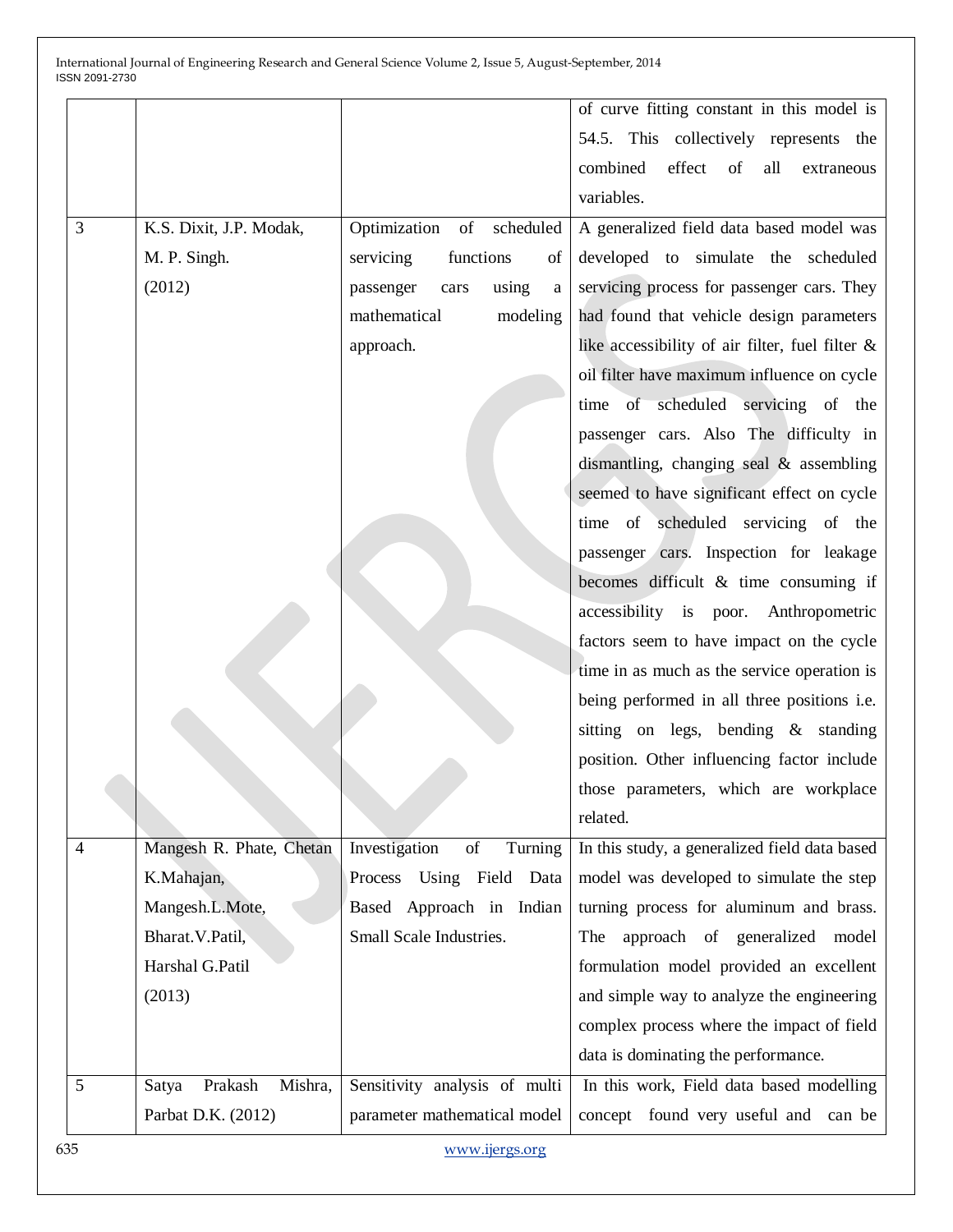|   |                            | in reinforced                 | applied to any complex<br>construction         |
|---|----------------------------|-------------------------------|------------------------------------------------|
|   |                            | concrete construction.        | activity as the observations for variables     |
|   |                            |                               | are obtained directly from the work place      |
|   |                            |                               | and include all kind of data such as           |
|   |                            |                               | anthropometrics, environmental<br>workers      |
|   |                            |                               | conditions, tools used and its geometry,       |
|   |                            |                               | layout of work station and materials           |
|   |                            |                               | properties. Modelling and proper analysis      |
|   |                            |                               | can suggest a correct method of doing such     |
|   |                            |                               | activities and<br>modifying<br>the<br>tools    |
|   |                            |                               | geometry,<br>materials for<br>tools<br>with    |
|   |                            |                               | changes in layout of workstation will          |
|   |                            |                               | improve productivity, reduce losses of         |
|   |                            |                               | materials, losses due to<br>in<br>error        |
|   |                            |                               | construction<br>work<br>and<br>ergonomic       |
|   |                            |                               | construction.                                  |
| 6 | S. R. Ikhar, Dr. A. V.     | Field<br>Data<br><b>Based</b> | Stirrup or lateral tie is one of the essential |
|   | Vanalkar, Dr. J. P. Modak. | <b>Mathematical Model for</b> | element of reinforce cement concrete in        |
|   | (2013)                     | Stirrup Making Activity in    | civil construction. The process suffers        |
|   |                            | Civil Construction            | from various draw back like lack of            |
|   |                            |                               | accuracy, low production rate and resulting    |
|   |                            |                               | in to severe fatigue in the operator. The      |
|   |                            |                               | construction operator not only subjects his    |
|   |                            |                               | hands to hours of repetitive motion but also   |
|   |                            |                               | some times suffers internal injury to his      |
|   |                            |                               | body organ that is disorder carpel tunnel      |
|   |                            |                               | syndrome. In order to remove above draw        |
|   |                            |                               | authors<br>have<br>backs<br>determine<br>an    |
|   |                            |                               | appropriate sample size for the activity and   |
|   |                            |                               | formulated various<br>field data<br>based      |
|   |                            |                               | mathematical models (FDBM) such as             |
|   |                            |                               | multivariable linear model, polynomial         |
|   |                            |                               | model, exponential model, logarithmic          |
|   |                            |                               | model, on the basis of gathered field data     |
|   |                            |                               |                                                |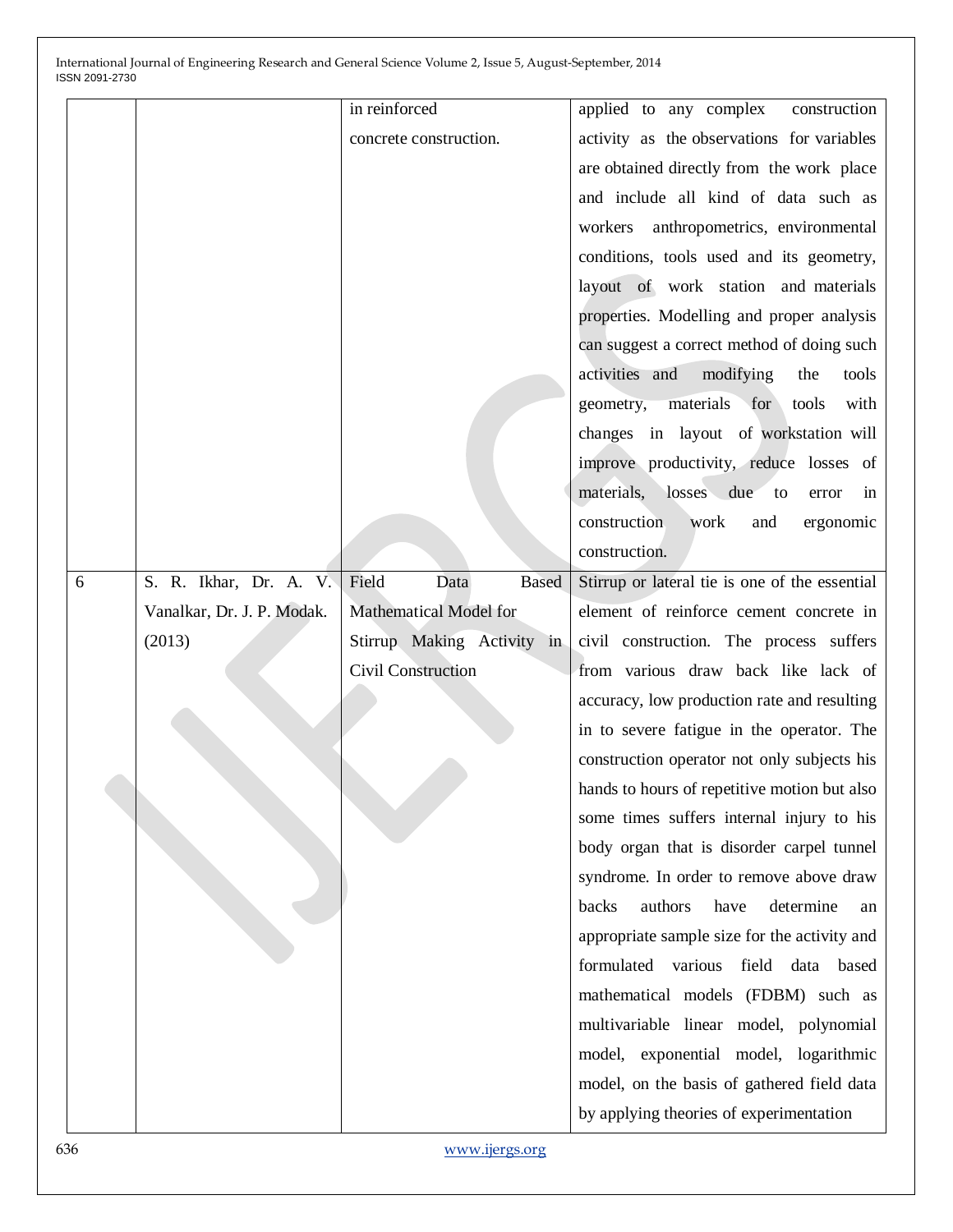| 7  | Manish Bhadke,               | Formulation of Field Data              | The aim of field data based modeling for                      |
|----|------------------------------|----------------------------------------|---------------------------------------------------------------|
|    | Dr.K.S.Zakiuddin.            | Based Model for Productivity           | axle assembly process is to improve the                       |
|    | (2013)                       | Improvement of an Enterprise           | performance of system by correcting or                        |
|    |                              | Manufacturing Tractor Axle             | modifying the inputs for improving output.                    |
|    |                              | Assembly:<br>Ergonomic<br>${\rm an}$   | It is found that reduced human energy                         |
|    |                              | Approach                               | consumption<br>will<br>increase<br>overall                    |
|    |                              |                                        | productivity of assembly process. The                         |
|    |                              |                                        | identifies<br>major<br>ergonomics<br>work                     |
|    |                              |                                        | parameters and other workstation related                      |
|    |                              |                                        | which<br>will<br>affect<br>parameters<br>the                  |
|    |                              |                                        | productivity of axle assembly process.                        |
| 8  | Prof. Girish D. Mehta,       | A Mathematical Model For               | In this investigation following some                          |
|    | Prof. Vijaykumar. S. Shende, | Vibration Based prognosis For          | important conclusion are made. 1) As there                    |
|    | Prof.Prerna.S.Borkar.        | Effect Of Unbalance<br>On <sup>6</sup> | is increase in unbalance mass, amplitude at                   |
|    | (2013)                       | <b>Journal Bearing</b>                 | 1 x frequency gets increased of journal                       |
|    |                              |                                        | bearing. 2) For this phenomenon of                            |
|    |                              |                                        | unbalance the mathematical model for                          |
|    |                              |                                        | prognosis of amplitude at 1x frequency of                     |
|    |                              |                                        | rotor is established for the individual                       |
|    |                              |                                        | bearing.<br>3) As unbalance<br>mass<br>$\frac{1}{1}$          |
|    |                              |                                        | increased, this will increases coefficient of                 |
|    |                              |                                        | friction between journal and oil film.                        |
| 9. | O.S.Bihade,                  | Mathematical Modeling and              | Paper details the use of contemporary                         |
|    | S.S.Kulkarni,                |                                        | Simulation of Field Data techniques for the purpose of study, |
|    | J. P. Modak,                 | based Model for Civil Activity         | compression and generalized approach for                      |
|    | K.S. Zakiuddin               |                                        | the FDMM of any Man Machine System.                           |
|    | (2012)                       |                                        | By this. once the weaknesses are known,                       |
|    |                              |                                        | the corrective action can be decided.                         |
|    |                              |                                        | Specific application of Civil Engineering                     |
|    |                              |                                        | activities<br>treated.<br>The<br>is<br>present                |
|    |                              |                                        | investigation reports "Field Data Based                       |
|    |                              |                                        | Modelling" of some of the construction                        |
|    |                              |                                        | activities. The scope of these activities is                  |
|    |                              |                                        | restricted to either exclusively for a single                 |
|    |                              |                                        | storied residential building or maximum up                    |
|    |                              |                                        |                                                               |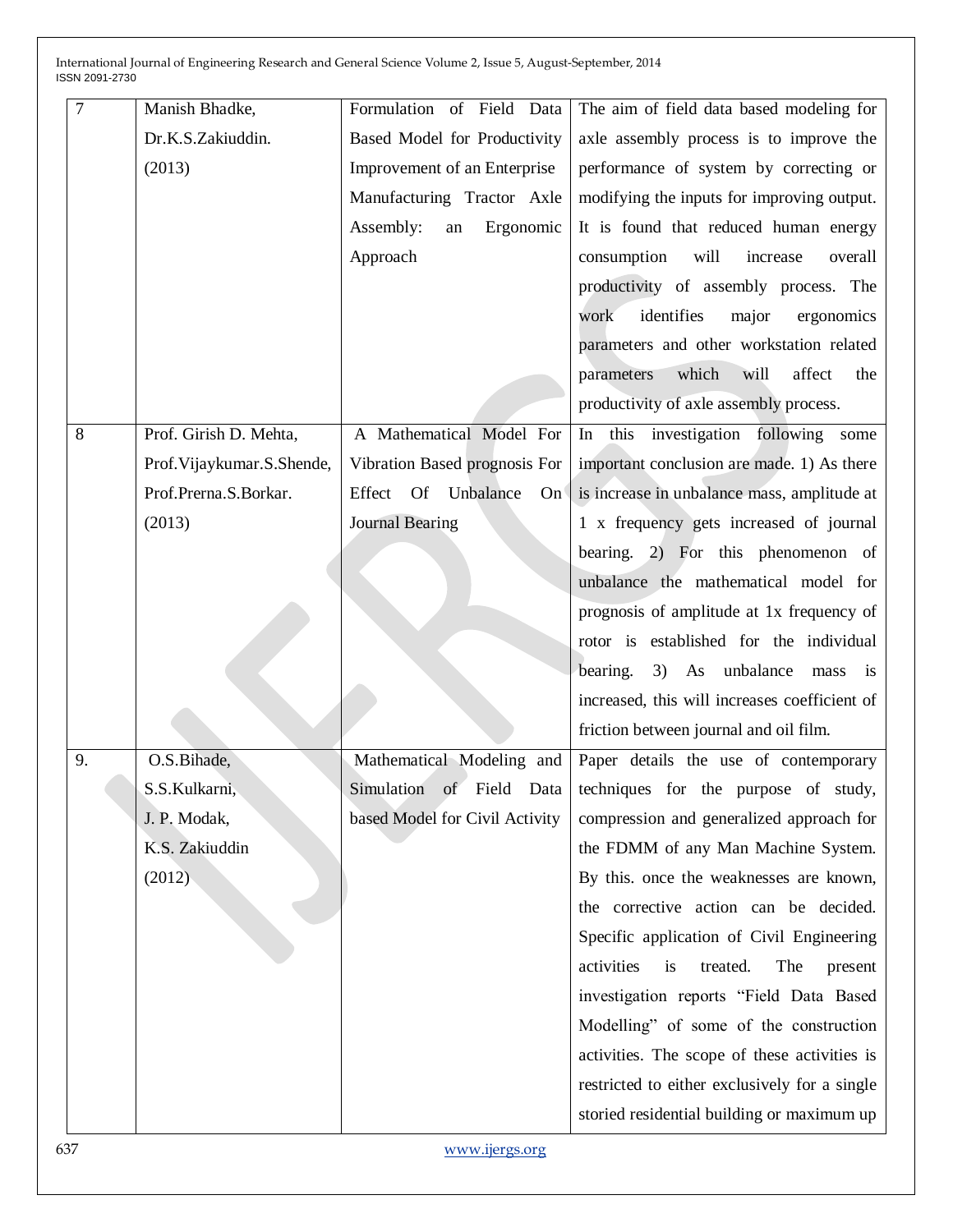|     |                        |                                 | to the building with $G+1$ floor.           |
|-----|------------------------|---------------------------------|---------------------------------------------|
| 10. | Sachin G Mahakalkar,   | Corrugated box production       | The study presents an illustration of how   |
|     | Dr. Vivek H Tatwawadi, | optimization using<br>process   | dimensional analysis (DA) can be applied    |
|     | Jayant P Giri,         | dimensional analysis            | to significantly reduce the number of       |
|     | Dr. J. P. Modak.       | and response                    | independent variables used to optimize the  |
|     | (2013)                 | surface methodology             | cycle time as response variable using       |
|     |                        |                                 | response surface methodology (RSM) (like    |
|     |                        |                                 | FDMM).<br>Using DA 43 independent           |
|     |                        |                                 | been reduced to 07<br>variables<br>has      |
|     |                        |                                 | dimensionless Pi terms. This can greatly    |
|     |                        |                                 | help in constructing a response surface     |
|     |                        |                                 | approximation function of fewer variables.  |
| 10. | A. R. Lende,           | simulation of<br>Modeling and   | The optimization methodology adopted is     |
|     | J. P. Modak.           | flywheel<br>powered<br>human    | unique and rigorously derives the most      |
|     | (2013)                 | motor for field data in the     | optimum solution for field data available   |
|     |                        | course of artificial neural     | for Human Powered Flywheel Motor. The       |
|     |                        | network- a step forward in the  | effect on prediction of network is observed |
|     |                        | artificial<br>development<br>of | very consciously with variation each ANN    |
|     |                        | intelligence.                   | parameter.                                  |

# **4. Conclusion**

This paper presents the overview of filed data based modeling and its formulation. Further it describes a detailed review of the various methods used for establishing field data based mathematical models. The performance characteristics and usefulness of the various models are critically examined. The existing methods of field data based models based on both long term data and short-term measured data are also presented.

## **References**

- [1] J.P.Modak, K.S. Zakiuddin, "Mathematical modeling and simulation of field data based model for civil activity," International Journal of Scientific & Engineering Research, Volume 3, Issue 3, March-2012.
- [2] Manish Bhadke, Dr.K.S.Zakiuddin, "Formulation of Field Data Based Model for Productivity Improvement of an Enterprise Manufacturing Tractor Axle Assembly: an Ergonomic Approach", Proceedings of the 1st International and 16th National Conference on Machines and Mechanisms (iNaCoMM2013), IIT Roorkee, India, Dec 18-20 2013.
- [3] Mangesh R. Phate, Chetan K.Mahajan, Mangesh L.Mote, Bharat V.Patil, HarshalG.Patil, "Investigation of Turning Process Using Field Data Based Approach in Indian Small Scale Industries", International Journal of Research in Mechanical Engineering & Technology, Vol.

638 [www.ijergs.org](http://www.ijergs.org/)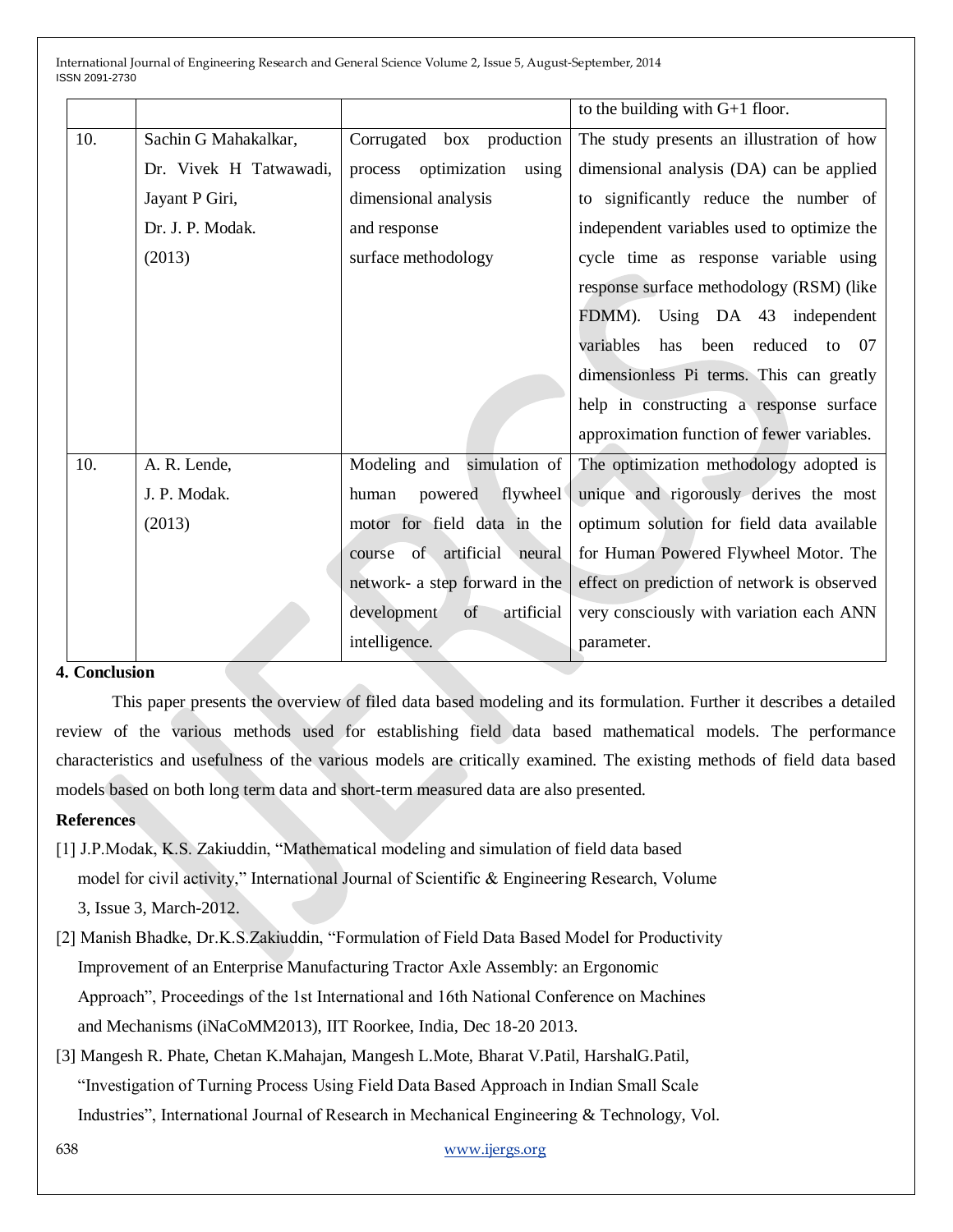3, Issue 2, May - Oct 2013.

- [4] J.P.Modak and A.R.Bapat, "Various Experiences of a Human Powered Flywheel Motor", Human Power (Technical Journal of IHPV) No54, Spring 2003, pp 21-23.
- [5] O. S. Bihade, S.S.Kulkarni,J. P. Modak, K.. S. Zakiuddin, "Mathematical Modeling and Simulation of Field Data BasedModel for Civil Activity", International Journal of Scientific & Engineering Research, Volume 3, Issue 3, March-2012.
- [6] K.S. Dixit1, J.P. Modak, M. P. Singh, Optimization of scheduled servicing functions of passenger cars using a mathematical modeling approach", International Journal of Advances in Engineering Research (IJAER) 2012, Vol. No. 3, Issue No. IV, April
- [7] Rupesh Patil, Gajanan K. Awari and Mahendra P. Singh, "Formulation of Mathematical Model and Neural Network Analysis of Scheffler Reflector", VSRD International Journal of Mechanical, Auto. & Prod. Engg. Vol. 1 (1), 2011.
- [8] Satya Prakash Mishra1, Parbat D.K, "Sensitivity analysis of multi parameter mathematical model in reinforced concrete construction ",international journal of civil and structural engineering Volume 3, No 1, 2012.
- [9] S. R. Ikhar, Dr. A. V. Vanalkar, Dr. J. P. Modak, " Field Data Based Mathematical Model For Stirrup Making Activity in Civil Construction", Proceedings of the 1st International and 16<sup>th</sup> National Conference on Machines and Mechanisms (iNaCoMM2013), IIT Roorkee, India, Dec 18-20 2013.
- [10] Satish Chaturvedi, Shubha Johri, J.P. Modak, " Formulation of Mathematical Model of Picketing of Liquor Shops and Warehouses"
- [11] J. P. Modak, S.P.Mishra, O.S.Bihade and D. K. Parahat, "An Approach to Simulation of a Complex Field Activity by a Mathematical Model", Industrial Engineering Journal Vol. II, No.2, February 2011, pp 11-14.
- [12] Sachin G Mahakalkar, Dr. Vivek H Tatwawadi, Jayant P Giri, Dr. J. P. Modak, "Corrugated box production process optimization using dimensional analysis and response surface methodology",[IJESAT] [International Journal of Engineering Science & Advanced Technology] Volume-3, Issue-3, 96-105.
- [13] A. R. Lende1, J. P. Modak2 "Modeling and simulation of human powered flywheel motor for field data in the course of artificial neural network – a step forward in the development of artificial intelligence", IJRET, International Journal of Research in Engineering and Technology Volume: 02 Issue: 12 | Dec-2013.
- [14] Mangesh R.Phate, Dr. V.H.Tatwawadi "Formulation of a Field Data Based Model for a Surface Roughness using Response Surface Method", International Journal of Science, Engineering and Technology Research (IJSETR) Volume 2, Issue 4, April 2013.